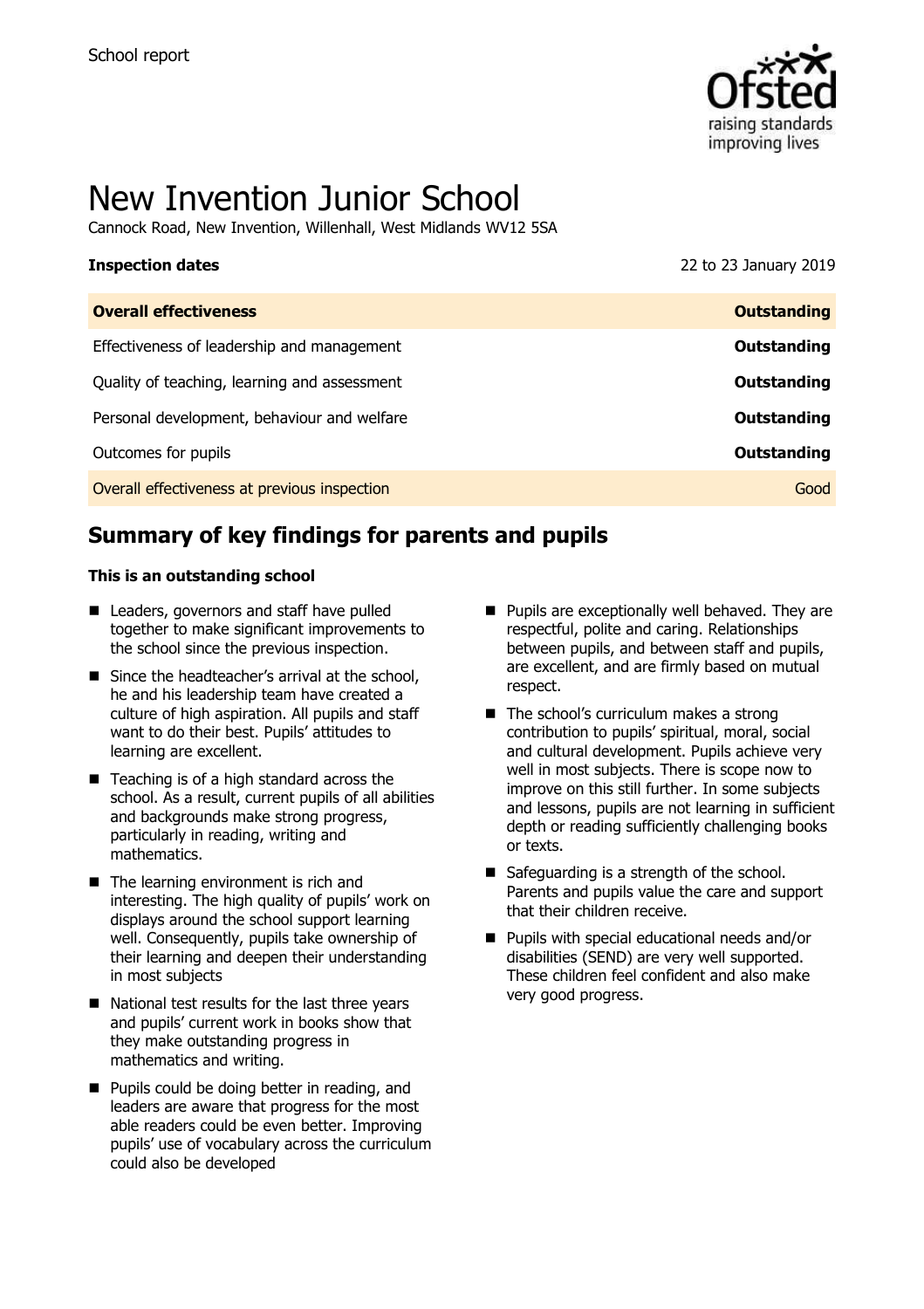

# **Full report**

### **What does the school need to do to improve further?**

- Continue to focus on developing and improving the school's curriculum by:
	- making sure that pupils have more opportunities to learn the knowledge and skills of every subject in greater depth
	- incorporating more reading activities that use high-quality texts and books in all subjects
	- using the rich and varied learning experiences provided for pupils to sustain the strong progress they make in reading, writing, mathematics and science.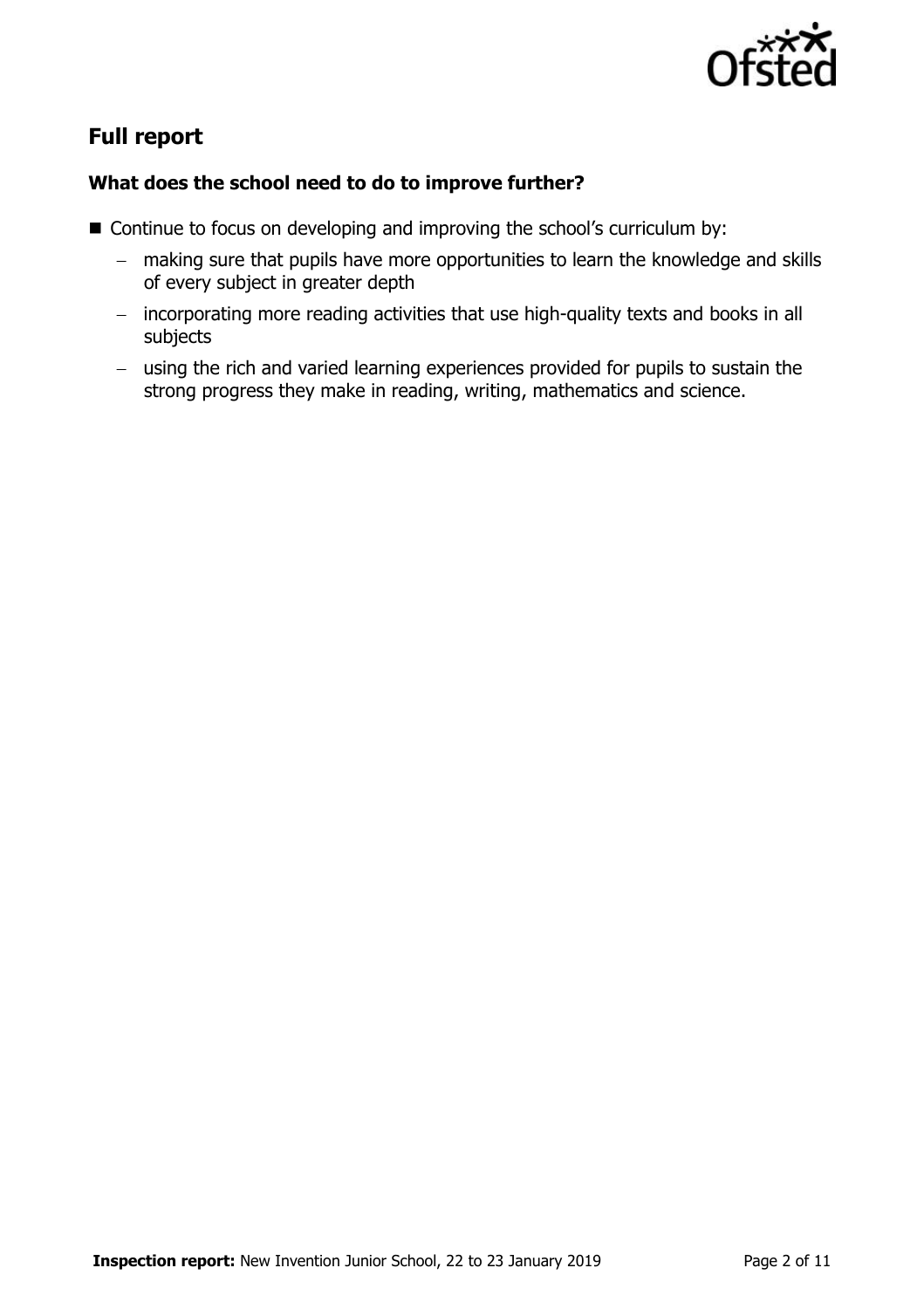

# **Inspection judgements**

#### **Effectiveness of leadership and management Constanding**

- School leaders have extremely high expectations of the whole-school community. The headteacher's passion and determination have created a culture of aspiration and respect.
- Since the previous inspection, leaders have worked well together to address the areas for improvement cited at that time. They have improved the quality of teaching and learning by ensuring that teachers question pupils carefully to promote deeper thinking skills of reasoning in English and mathematics. Consequently, all pupils are making strong progress in most subjects.
- Leaders and governors know the school very well. They have a clear and accurate view of teaching and learning. They know each pupil as an individual. As a result, the school provides an outstanding education for its pupils.
- Middle leaders are very effective, they have secure subject knowledge. Subject plans are robust and strategic and identify next steps for learning. This means that pupils are given very high-quality learning experiences that promote strong progress.
- The curriculum is interesting and well developed. A wide range of visits and visitors enhances the curriculum. Pupils value these opportunities to develop their knowledge and understanding. For example, one Year 6 pupil said to the lead inspector, 'I am really excited about going to Paris. I've never been abroad and without the help of the school I wouldn't be going. The school has really helped my family.' The school engages in a programme that links schools with volunteers from a range of careers. It aims to help pupils see a link between school and the world of work, and it raises aspirations.
- Music, science, religious education, design technology and physical education all support the broad and balanced curriculum. Pupils make strong progress in all these subjects. Pupils' active engagement in their learning increases their ability to work together, to value and respect each other's views, and to develop understanding. This helps pupils prepare for their role in society. However, pupils do not excel in the same way in, for example, French, history or geography. In these subjects there is scope for pupils to learn in greater depth, making links between areas of learning, using highquality, challenging texts. This will help pupils develop their understanding of key vocabulary, knowledge and skills.
- Staff morale is high. Staff are proud to work in the school and feel well valued and respected. Staff share the headteacher's aims and aspirations and want, as one member of staff said, 'To get it right for our pupils.'
- Teachers and teaching assistants value the professional development they receive and the care leaders take of their personal well-being. They are committed to the school and are ambitious for the pupils in their care. Staff value the opportunities to work together. They feel able to work productively without being overburdened. This positivity and enthusiasm creates a cohesive community that supports all aspects of pupils' learning and well-being.
- The pupil premium funding is well used to support disadvantaged pupils. The funding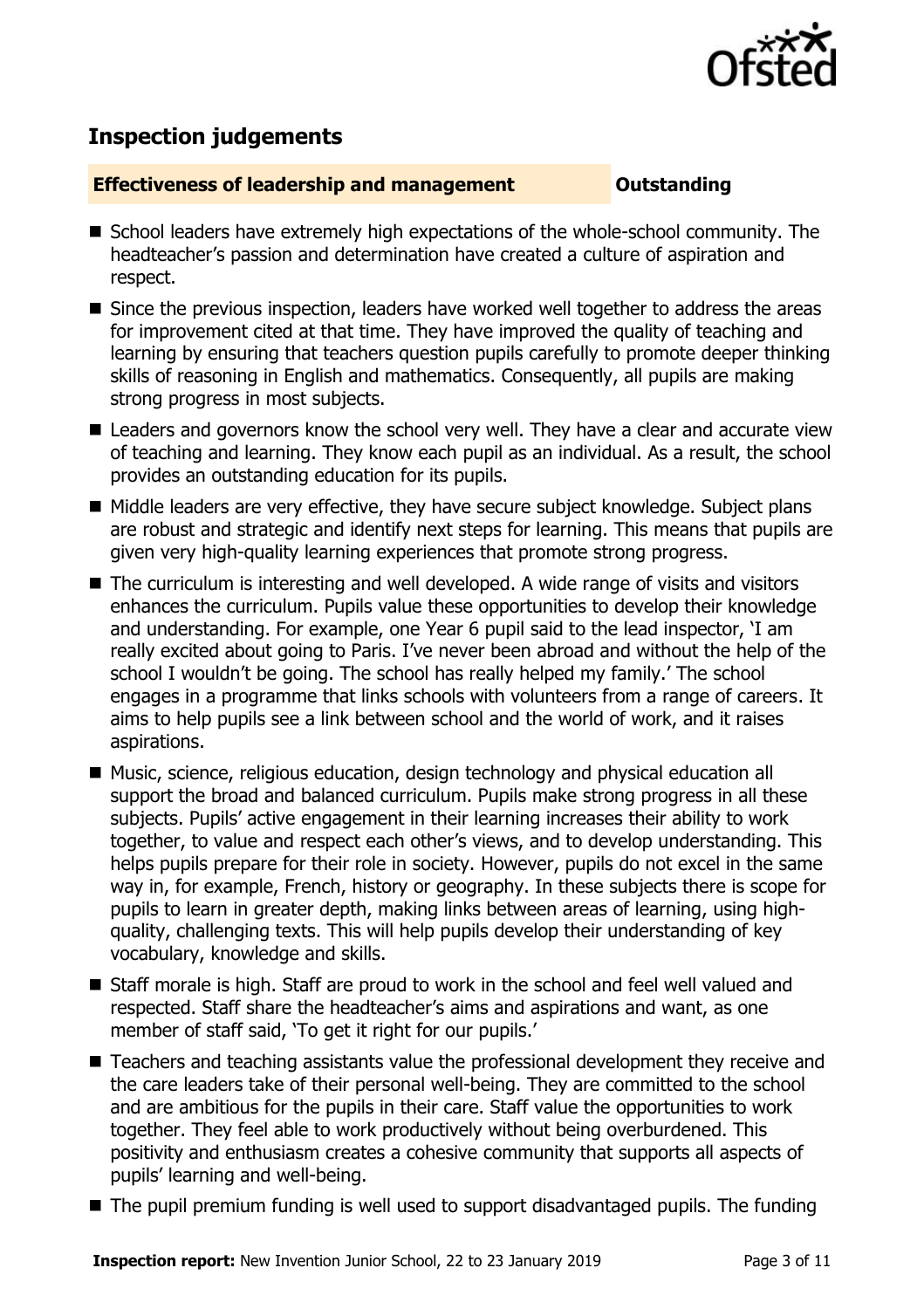

has been used effectively to support the attendance of this group of pupils. A homework club and the 'Brilliant Club' all support disadvantaged pupils to attain well and increase their aspirations. Pupils who are disadvantaged make very strong progress.

- Leaders use the physical education and sport funding very effectively to encourage greater participation in sport. Leaders identified the need to increase the activity of all pupils and provide professional development for staff. Pupils enjoy physical education lessons, taking part in the daily mile and the increased opportunity to represent their school in competitions.
- As a result of the strong outcomes achieved by the school, the local authority provides very light touch support. They think highly of leaders and staff.

### **Governance of the school**

- Governors know the school well. They are regular visitors to the school to speak to staff and pupils to confirm the information given to them by leaders. This enables them to ask challenging questions of school leaders. They are strategic in appointing new governors to meet specific needs.
- Governors share school leaders' aspirations and high expectations. They are proud of the school's achievements but eager to continue to support leaders to do even better. Governors support the school in its aims to give pupils every opportunity to achieve well and make strong progress. Governors regularly review school data and have successfully supported leaders to address the areas for improvements identified in the last inspection.
- Governors ensure that extra funding the school receives, for example pupil premium funding and funding for pupils with SEND, is well used. They track the impact that this funding has on the well-being and progress of vulnerable pupils.

### **Safeguarding**

- The arrangements for safeguarding are effective.
- Leaders have created a strong culture of safeguarding. All staff and governors receive comprehensive training, including regular updates. The care and guidance manager checks that staff understand their responsibilities. Staff are quick to identify, and act on, any signs that a pupil might be at risk. As a result, the school is a safe environment for pupils, and they are always well cared for. Regular safeguarding newsletters are published on the school website. Governors frequently review safeguarding procedures and policies in order to ensure that they meet safeguarding requirements.
- **Pupils say that they feel safe in school. Pupils are confident that their concerns and** worries will be listened to. They know who they can speak to in school if they need support. Parents value the opportunities provided by staff to explore safeguarding issues, and they receive information about the high-quality support that their children receive.
- The curriculum helps pupils learn how to keep safe. For example, there are regular visitors to school to help pupils understand road safety, fire safety and healthy eating.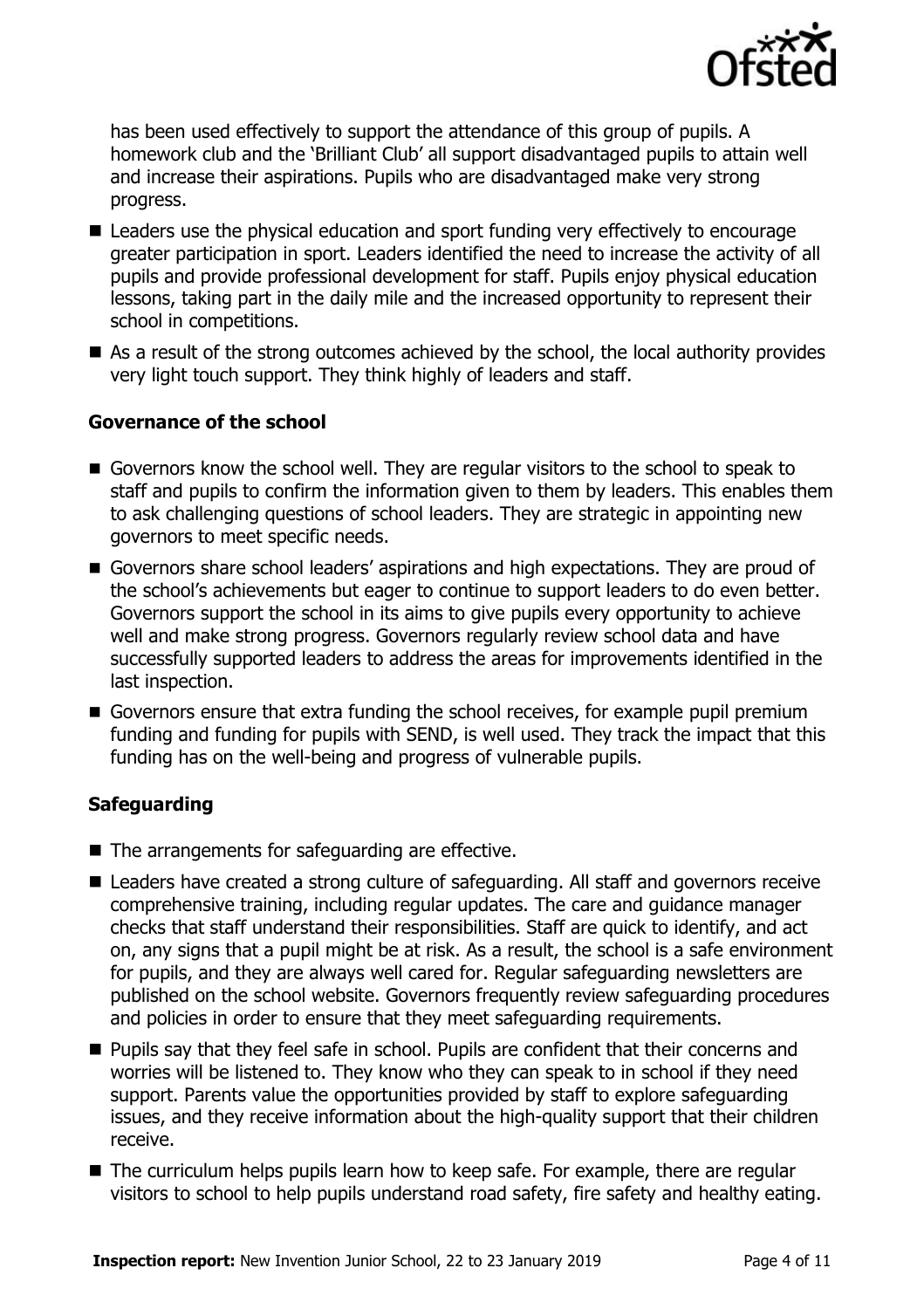

Pupils are very knowledgeable about how to keep safe online and the risks posed when using social media.

#### **Quality of teaching, learning and assessment Outstanding**

- Teaching is of a high standard across the school. Teachers have high aspirations for all pupils. They use assessments well to plan learning that supports and challenges all pupils at the right level. Teachers sequence learning over time. Lessons build on pupils' prior knowledge. This helps pupils learn key skills and make strong progress, particularly in reading, writing and mathematics.
- Consistent, high expectations of all pupils are evident across the school. Staff expect pupils to question their own thinking and learning. Pupils have been well taught how to question each other and give reasoned explanations. As a result, pupils are reflective and resilient learners. They check their work carefully and have good editing and proofreading skills.
- Teachers use questioning very effectively to ensure that pupils secure key skills and understand their learning. This strong, immediate assessment and feedback enables teachers to offer the right level of challenge to secure good progress for all pupils.
- Strong links exist between home and school learning. Teachers encourage pupils to think carefully about audience and purpose when reading or writing. Links are made between subjects and with learning opportunities outside the school. This results in very high-quality reading and writing skills. Homework and learning outside the classroom motivate pupils. They enjoy taking part in projects and competitions, writing poetry of a high quality and preparing for the science week.
- Teaching assistants provide excellent support to pupils. They work well alongside teachers, supporting pupils' progress. Adults who work in school to deliver instrumental music lessons and physical education sessions provide pupils with engaging highquality learning. All adults share leaders' high expectations, and they encourage, challenge and support pupils.
- **Pupils'** presentation of their work is excellent. They pay careful attention to spelling words correctly, using high-quality dictionaries and thesauruses and punctuating work accurately when writing independently. These high standards are evident in all subjects. Pupils take pride in their work and enjoy seeing what they produce valued in the high-quality displays and working walls across the school.
- Teachers give pupils extensive opportunities to read and write. Teachers encourage pupils to 'wonder, infer and imagine'. They carefully plan learning experiences, based on strong subject knowledge, that will interest and motivate their pupils. Pupils respond well, producing writing that indicates high standards of prediction, reasoning and inference. Pupils read with confidence, accuracy and enjoyment to inspectors. They were able to talk intelligently about a variety of books and how much they enjoyed reading. However, there are occasions when teachers do not provide enough high-quality texts or books for the most able readers. Leaders intend, rightly, to develop the curriculum further to promote challenge.
- **Pupils make outstanding progress in mathematics. Pupils enjoy the challenge of** mathematics, including finding different ways to solve difficult problems. Calculation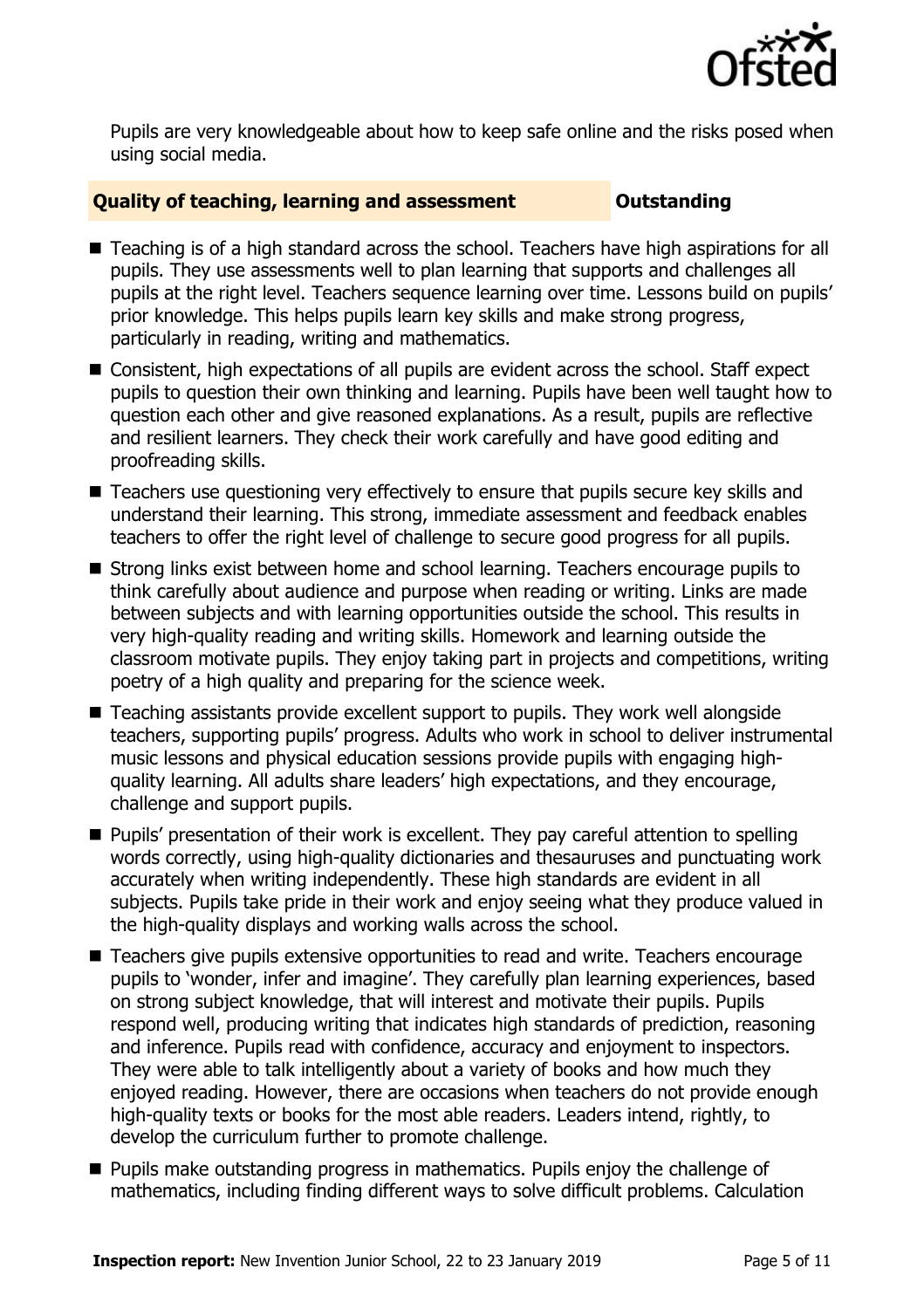

skills are well developed and pupils are confident in, and proud of, their knowledge of times tables and key number skills. Teachers make sure pupils are increasingly accurate in checking their work.

#### **Personal development, behaviour and welfare <b>COUNG COULTS** Outstanding

#### **Personal development and welfare**

- The school's work to promote pupils' personal development and welfare is outstanding.
- Leaders have created a culture of high aspiration, care and respect that successfully promotes pupils' well-being. Pupils feel valued and are confident, articulate learners. Displays in classrooms and around the school support pupils' progress and recognise their achievements.
- **Pupils have excellent attitudes to learning. They take pride in their school, their work** and their success. Pupils understand that working hard means listening carefully and doing your best. Presentation in books is of a very high standard. This supports pupils' progress.
- Leaders work hard to raise pupils' expectations by encouraging them to take part in a variety of activities. For example, the 'Brilliant Club' encourages children in Year 5 to think about university. Visits to Cambridge, Oxford and Nottingham universities help pupils become aware of university life. They have a project to take part in as homework and then are given the chance to graduate at a ceremony at Oxford University. Pupils commented: 'These trips help you understand that learning is important. It helps you do well in tests so that you can go to university and get a good job.'
- Pupils show strong respect for each other. One said, 'We are all different in a way and that's okay.' Leaders have created an environment where everyone is valued and relationships between pupils, and between staff and pupils, are extremely positive. Pupils know they are well looked after.
- **Pupils have various opportunities to contribute to school life, such as being head boy or** head girl, a school council representative, reading buddies and helping younger learners. Pupils take these roles seriously and are proud to undertake them. These opportunities are helping to prepare the pupils well for the next stage in their education.
- **Pupils are confident that bullying in school is rare and that staff deal quickly with any** incidents. Pupils have well developed strategies they can use if they are unhappy with comments or actions that are sometimes unthoughtful. They have a very good understanding of what bullying is.
- **Pupils have a very good understanding about how to keep themselves safe online and** the benefits and dangers of the internet, including social media. They told inspectors that they feel very happy and safe in school and knew that they could speak to staff about any concerns or worries that they have about home or school. Pupils in Years 5 and 6 value the chances, as one said, to, 'Write a note letting the pastoral lead know we want to speak to her.'
- **Pupils are well informed about healthy eating and what makes a healthy diet. The**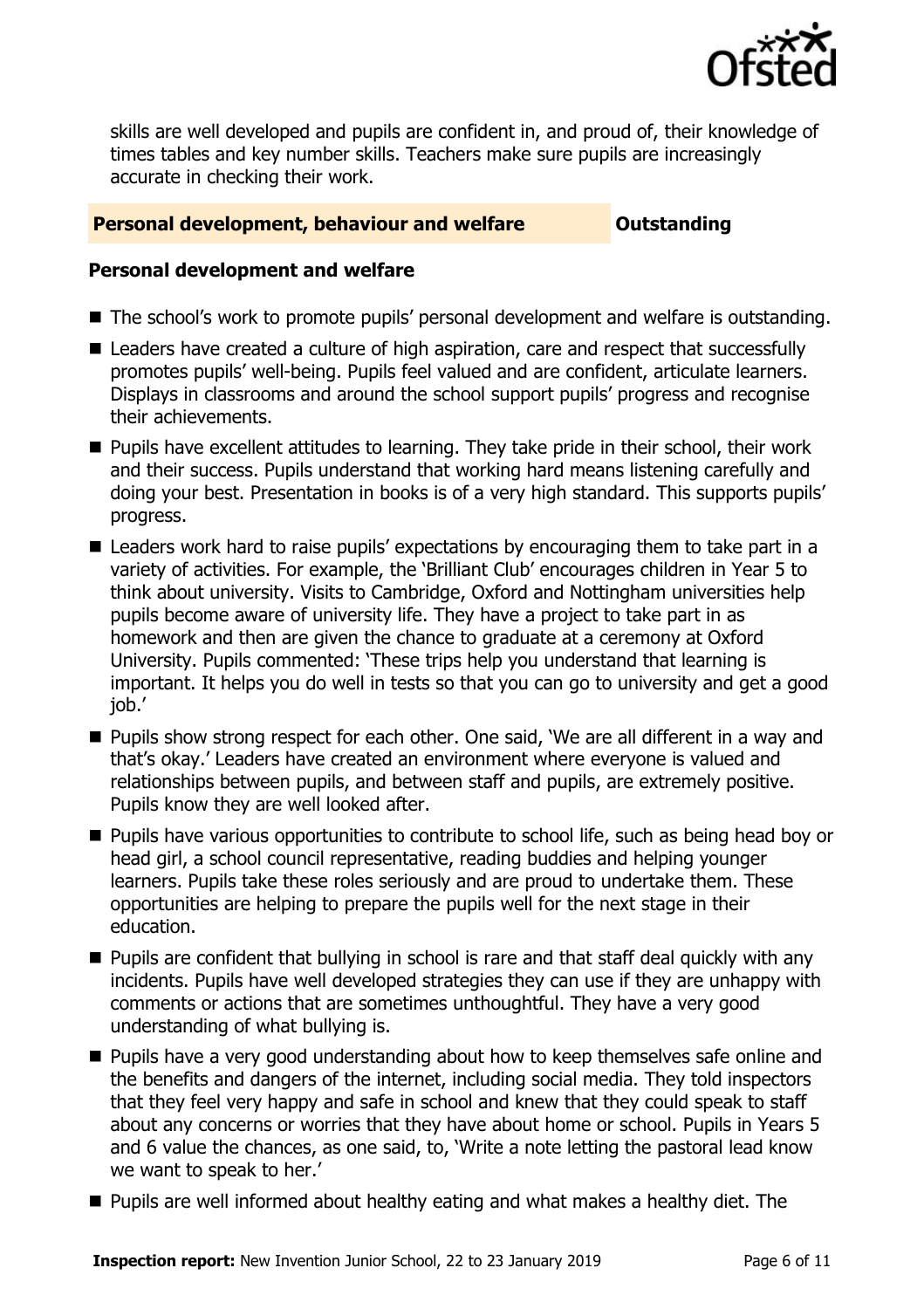

school provides regular opportunities for pupils to learn about fire safety, road safety and first aid, and this ensures that pupils know how to keep themselves safe in their daily lives.

### **Behaviour**

- The behaviour of pupils is outstanding.
- **Pupils are very happy at school. They enjoy learning as individuals and from each** other. Pupils work well together and are eager to help each other. They know that their cultures, languages and religions are valued at school, and they know how to respect each other.
- **Pupils are proud of their achievements and enjoy the celebration assemblies in school.** They reflect well on the achievements of others. For example, a visit by an army veteran encouraged pupils to consider how they would act in difficult circumstances. They then reflected genuinely on the contributions of people today and in the past.
- **Pupils work well together in class. They readily support each other and pupils from** younger classes, including those who find work more difficult. The inclusive and respectful nature of the school ensures that pupils with SEND are well supported. A pupil with a disability spoke confidently, and with much enthusiasm, to the inspectors about the special cheesecake desert she had made.
- School attendance levels are above national average. The importance of good attendance has a high profile across the school. Leaders track attendance carefully and promptly follow up any absence. Leaders, including governors, have successfully addressed the area for improvement concerning attendance in the last inspection. But they are not complacent and rigorously challenge parents who do not value daily attendance at school. The rich and interesting curriculum inspires pupils, and they want to come to school every day.

### **Outcomes for pupils Outstanding**

- Current pupils, including those who are disadvantaged, make strong and sustained progress across most areas of the curriculum. Progress in reading, writing and mathematics is very good for all pupils. In addition, pupils also make strong progress in science, religious education, design technology and physical education.
- The progress made by disadvantaged pupils is the same as other pupils throughout the school. In 2018, disadvantaged pupils made better progress than other pupils nationally in reading, writing and mathematics. This is because of the effective use of pupil premium funding and the work done by the school to ensure that these pupils attend daily and have high aspirations.
- **Pupils with SEND make strong progress from their starting points in all subjects. Highly** accurate identification of pupils' needs ensures that teaching is carefully planned, and interventions are successful. The strong SEND leader ensures that support for these pupils is well targeted and carefully monitors and evaluates the impact of interventions.
- **Pupils attain standards that compare very well with national figures. In 2018, 85%** attained the expected standard or above in reading, writing and mathematics combined. In reading, 92% of pupils, achieved the expected standard, and this was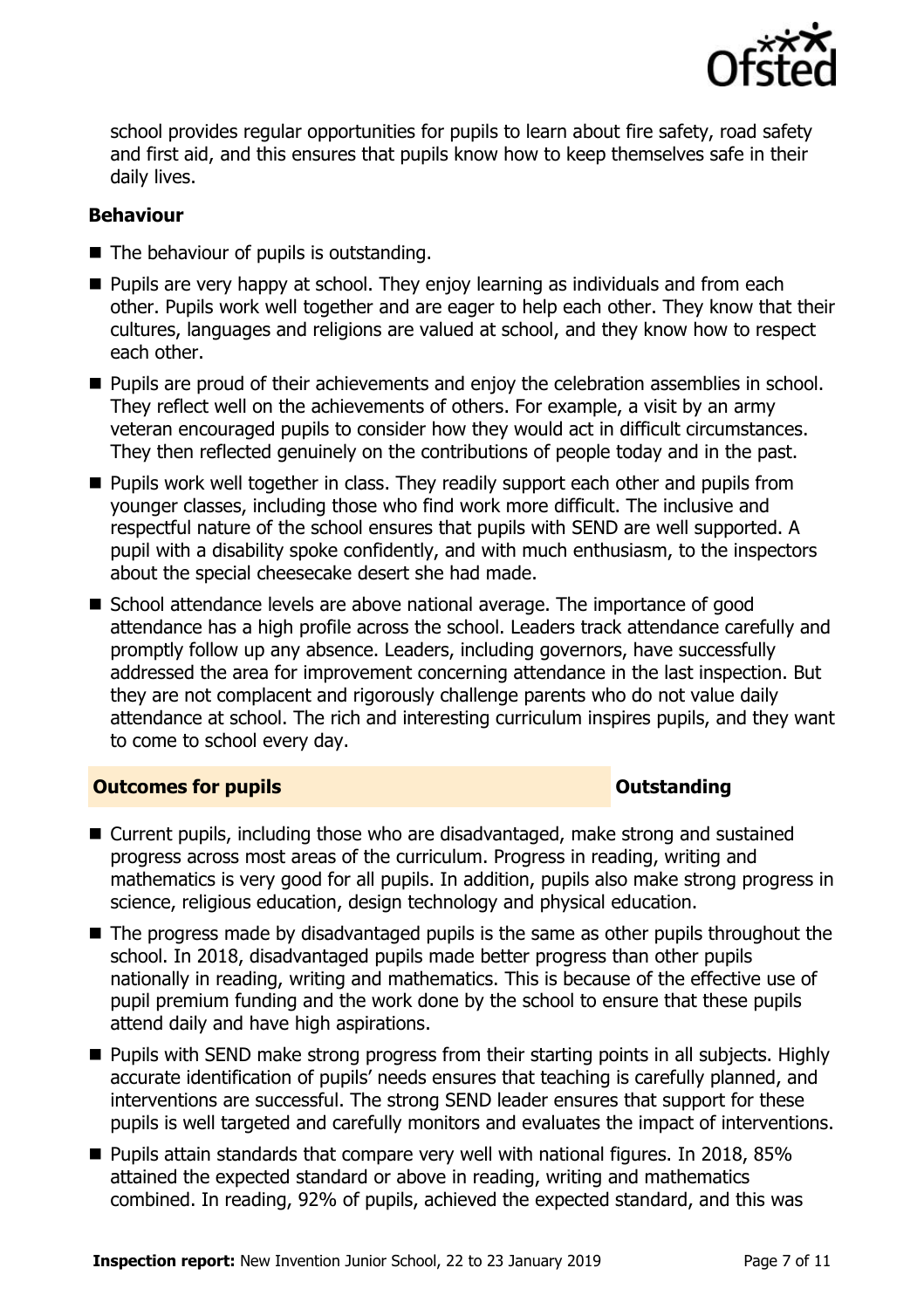

also the case in writing and mathematics. In mathematics, 48% attained the higher standard. The three-year average attainment score for mathematics was in the top 10% of all schools nationally.

**Progress in writing and in mathematics, was significantly above the national average** for all pupils in 2018. Although attainment and progress are high in reading, the school is aware that it could be better, especially for the most able pupils. There is scope to increase the focus on pupils' use of high-quality vocabulary and books in some subjects.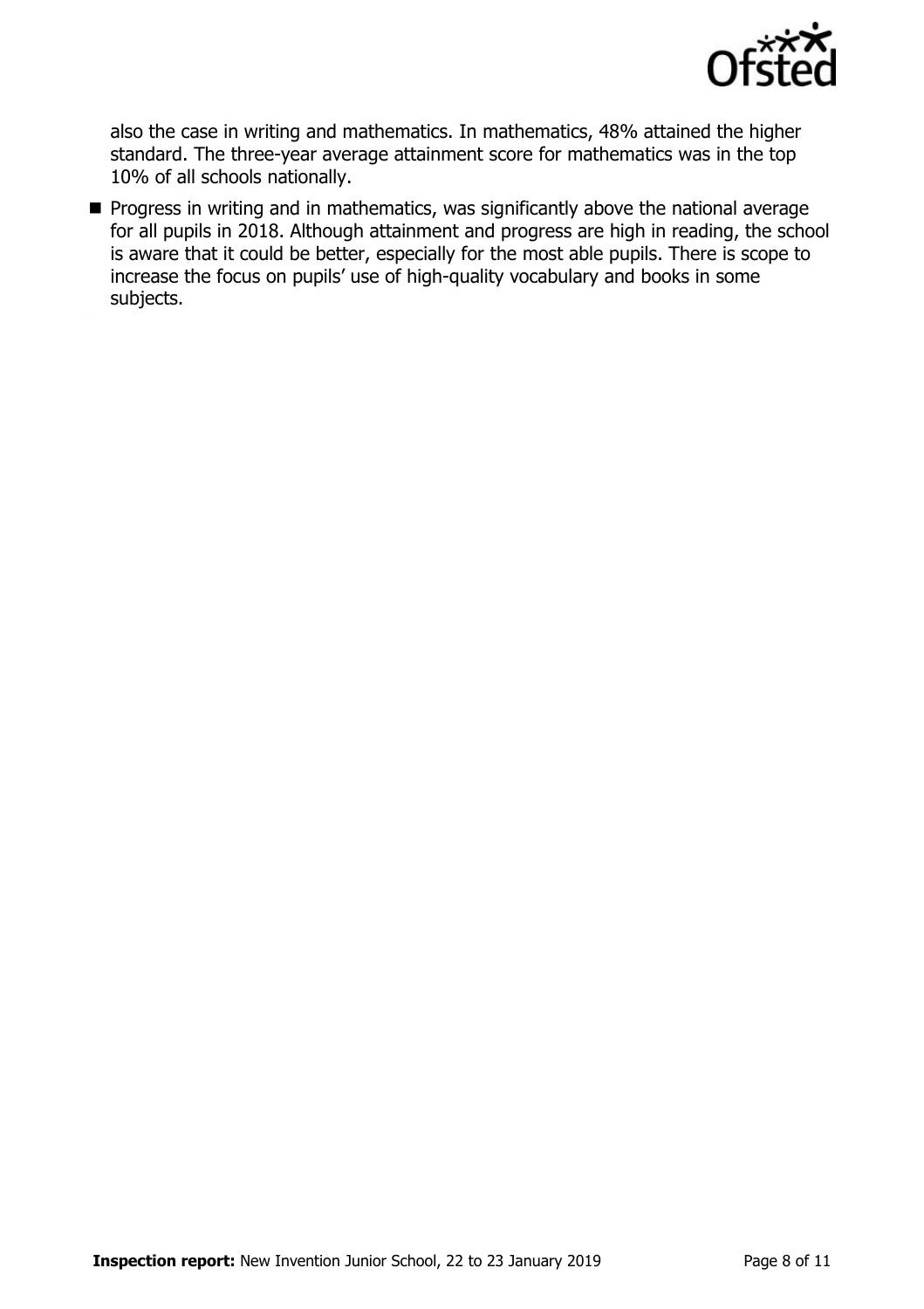

# **School details**

| Unique reference number | 104192   |
|-------------------------|----------|
| Local authority         | Walsall  |
| Inspection number       | 10058502 |

This inspection of the school was carried out under section 5 of the Education Act 2005.

| Type of school                      | <b>Junior</b>                      |
|-------------------------------------|------------------------------------|
| School category                     | Maintained                         |
| Age range of pupils                 | 7 to 11                            |
| <b>Gender of pupils</b>             | Mixed                              |
| Number of pupils on the school roll | 360                                |
| Appropriate authority               | The governing body                 |
| Chair                               | <b>Beverly Lloyd</b>               |
| <b>Headteacher</b>                  | Alan Pearson                       |
| Telephone number                    | 01922 710 376                      |
| Website                             | www.invention-j.walsall.sch.uk     |
| <b>Email address</b>                | postbox@invention-j.walsall.sch.uk |
| Date of previous inspection         | 1 March 2018                       |

### **Information about this school**

- This is a large junior school.
- The majority of pupils are of White British heritage. The number of different ethnic groups pupils come from is above the average for primary schools nationally.
- The percentage of disadvantaged pupils and the percentage of pupils with SEND are broadly in line with national averages.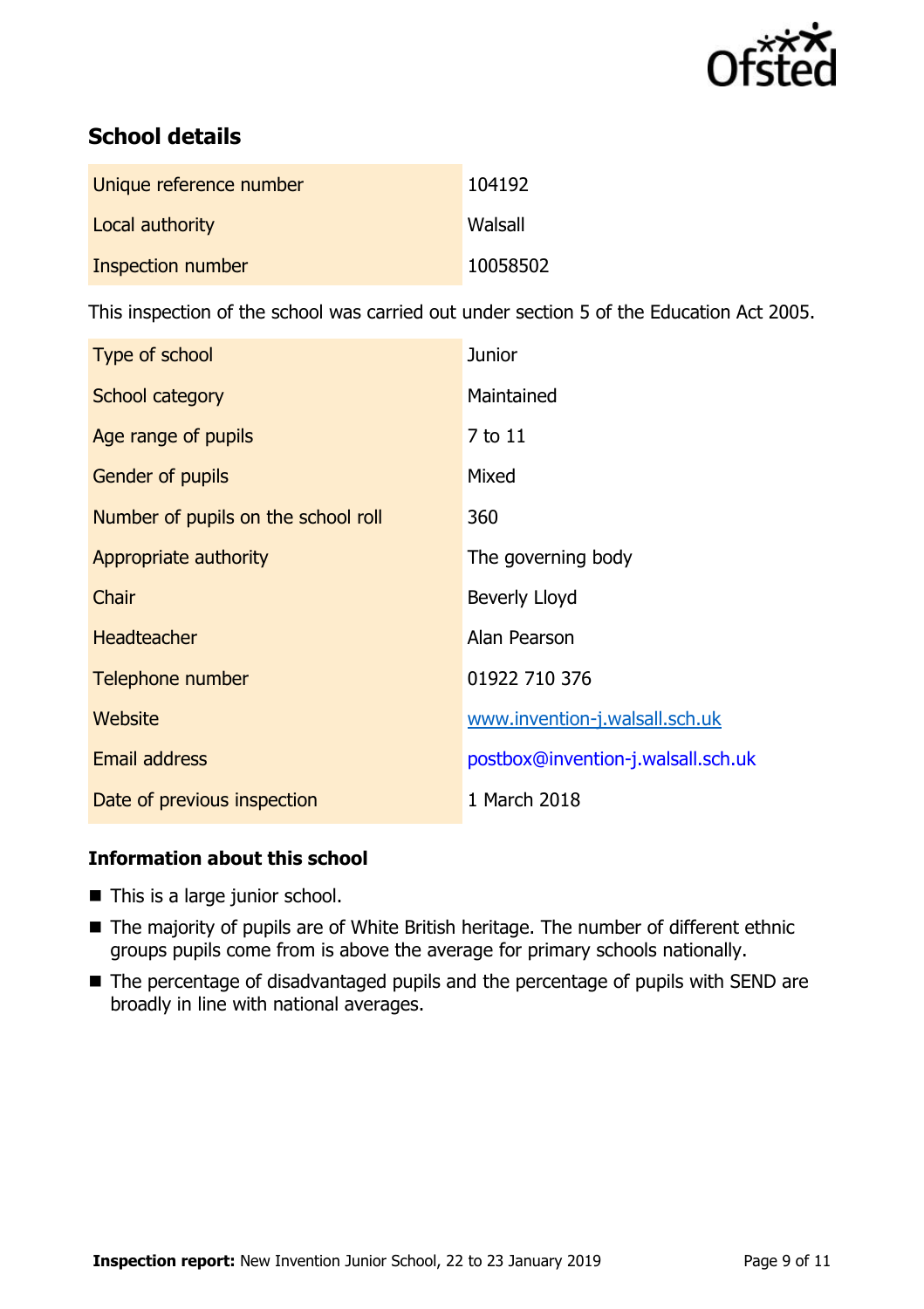

# **Information about this inspection**

- Inspectors observed parts of lessons in all classes. Many of the observations were made jointly with either the headteacher or deputy headteacher.
- Inspectors looked at pupils' work in books, including work from previous years, across a variety of subjects. Much of this was carried out with subject leaders. Inspectors also looked at work on display in classrooms and corridors, including photographs that captured learning away from school.
- Inspectors considered a wide range of documentation, including the school's own selfevaluation, school leader's improvement plans, information and data on pupils' starting points, achievement and progress, and documents relating to governance, attendance and safeguarding.
- Meetings were held with the headteacher, deputy headteacher, pupil premium leader, English, mathematics and science leaders, and the SEND coordinator. The lead inspector also held meetings with the care, guidance and support leader, careers leader, and four members of the governing body, including the chair and vice-chair of governors. The lead inspector held a telephone conversation with a school improvement adviser from Walsall local authority.
- Inspectors spoke to pupils during lessons, at playtimes and dinner times. Inspectors heard pupils read from Years 3 to 6 and met with pupils from across the school to ask them for their views on the school.
- Inspectors spoke to parents as they brought their children to school. The lead inspector analysed the 51 responses to Parent View, Ofsted's online questionnaire, including the 26 free-text comments and one letter handed into school for the inspectors. Inspectors also took account of the 24 responses to the staff survey. There were no responses to the pupils' questionnaire.

#### **Inspection team**

| Tina Willmott, lead inspector | <b>Ofsted Inspector</b> |
|-------------------------------|-------------------------|
| Janet Tibbits                 | <b>Ofsted Inspector</b> |
| <b>Sian Williams</b>          | <b>Ofsted Inspector</b> |